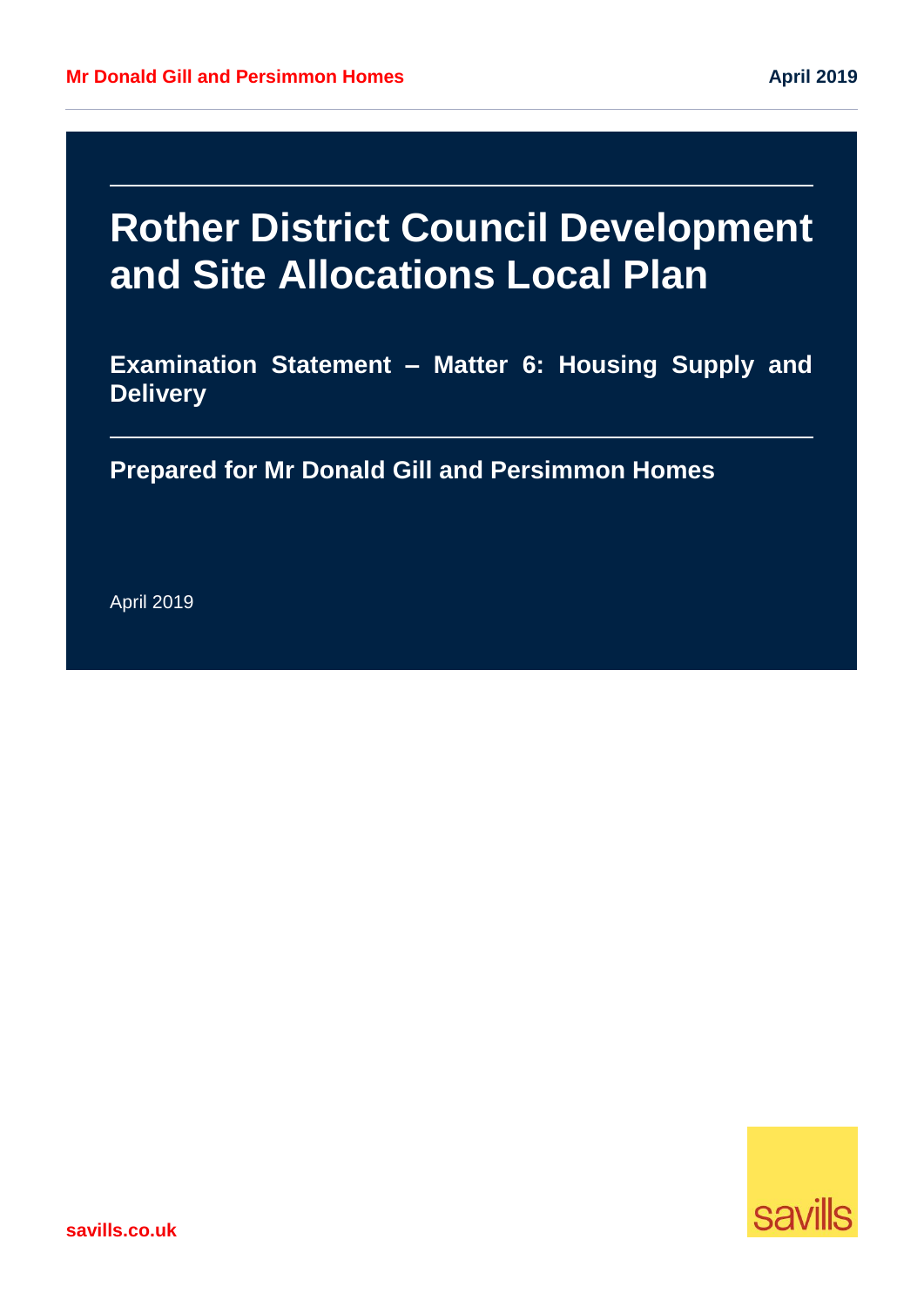#### **Examination Statement – Matter 6: Housing Supply and Delivery**

**Rother District Council Development and Site Allocations Local Plan**



# **Contents**

- **1. [Introduction](#page-2-0) 1**
- **2. [Matter 6: Housing Supply and Delivery](#page-3-0) 2**
- **3. [Conclusions](#page-3-1) 2**
-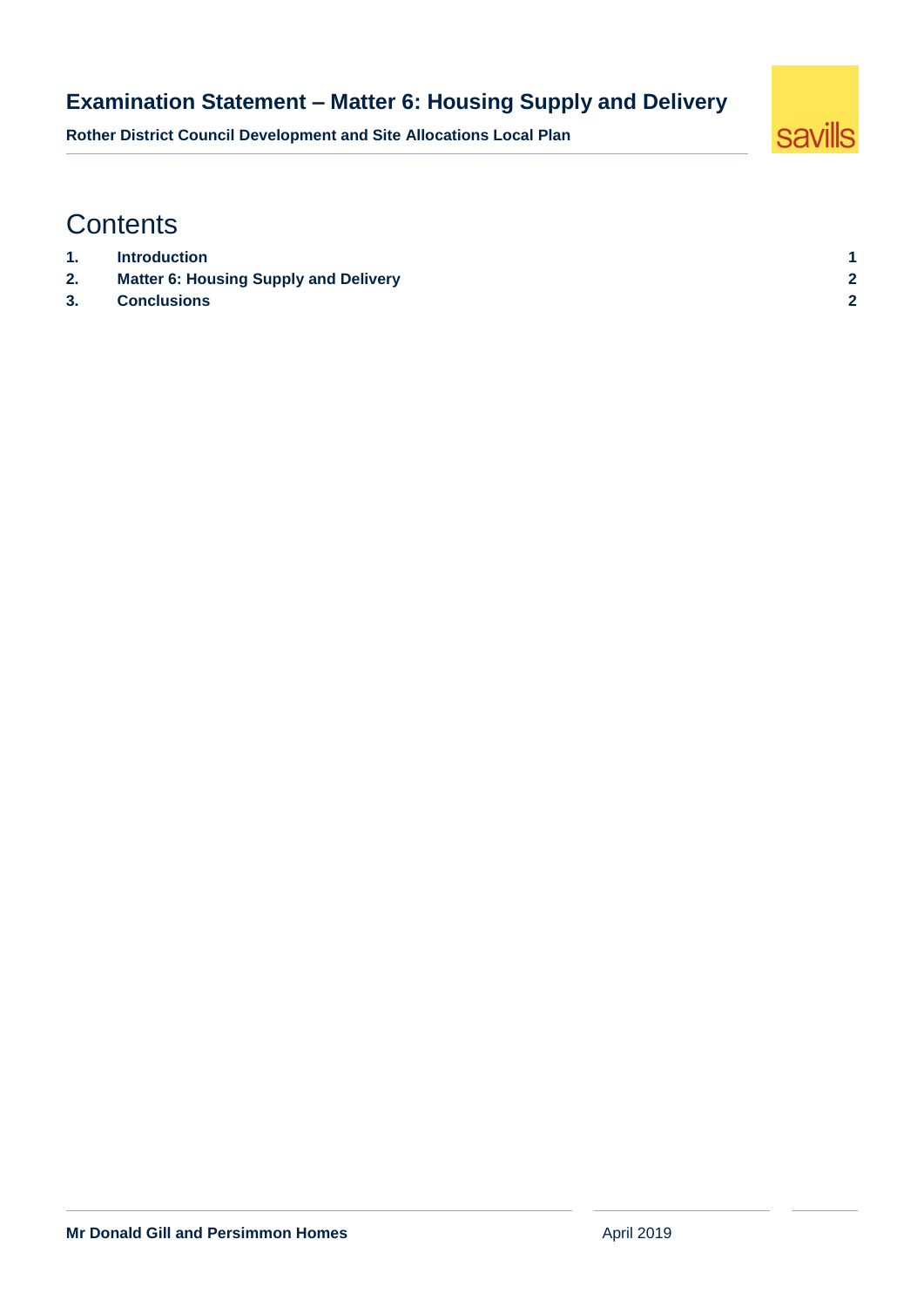#### **Examination Statement – Matter 6: Housing Supply and Delivery**

**Rother District Council Development and Site Allocations Local Plan**



## <span id="page-2-0"></span>1. Introduction

- 1.1. This Examination Statement is submitted on behalf of Mr Donald Gill and Persimmon Homes in response to the Inspector's questions in relation to the Rother District Council ("RDC") Development and Site Allocations Local Plan ("DaSA").
- 1.2. This follows previous representations which were made by Savills on behalf of Mr Donald Gill and Persimmon Homes, to the Regulation 18 and the Regulation 19 Consultations in relation to **Land East of Watermill Lane** [Policy BEX3c]. This Site forms one of three development parcels within **Land at North Bexhill** [Policy BEX3] of the emerging DaSA.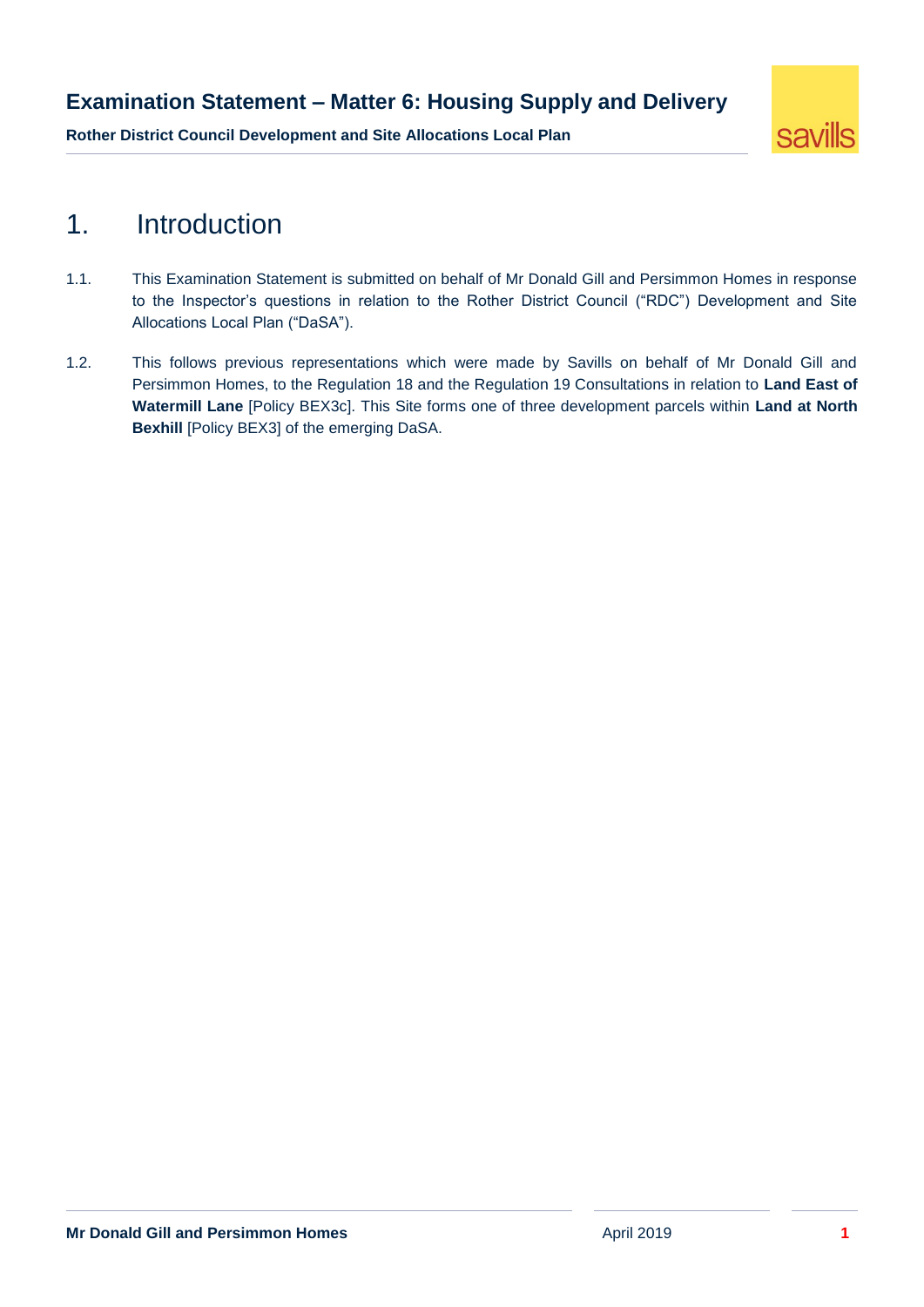#### **Examination Statement – Matter 6: Housing Supply and Delivery**

savills

**Rother District Council Development and Site Allocations Local Plan**

# <span id="page-3-0"></span>2. Matter 6: Housing Supply and Delivery

**ISSUE: IS THE OVERALL HOUSING SUPPLY AND DELIVERY ASSUMPTIONS JUSTIFIED, EFFECTIVE AND IN ACCORDANCE WITH THE CORE STRATEGY?**

POLICY OVE1: HOUSING SUPPLY AND DELIVERY PENDING PLANS

**Q4 Are the assumptions for the delivery of sites with planning permission by 2028 justified? In particular Bexhill large sites such as Worsham Farm and Preston Hall Farm have yet to commence according to the Housing Land Supply Document of October 2018, yet have capacity for nearly 1,300 dwellings.**

- 2.1. As shown in Appendix 4 of the Housing Land Supply, Phase 1 of Preston Hall Farm is planned to commence in 2019/2020, with the expected completion of Phase 3 in 2021/2022. In accordance with this, the development of Preston Hall Farm has begun and their first legal completions are forecasted for Autumn 2019. The site is expected to be fully developed on the following timeframes (years running April to March):
	- 2019 / 2020 = 39 completions
	- 2020 / 2021 = 49 completions
	- $2021 / 2022 = 51$  completions
- 2.2. RDC have requested that Persimmon Homes agree a Statement of Common Ground in respect of the deliverability and timescales of the Preston Hall Farm site and it is understood that this will be available for the Inspector prior to the examination hearings.
- 2.3. Clearly Savills cannot comment on the delivery of all sites with extant planning permission in RDC. However, in terms of the Preston Hall Farm scheme, the assumption of delivery by 2028 is wholly justified.

## <span id="page-3-1"></span>3. Conclusions

- 3.1. The timeline for development at Preston Hall Farm set out in Appendix 4 of the Housing Land Supply is justified in its assumptions.
- 3.2. In accordance with this, development at Preston Hall Farm has commenced and the first legal completions are expected in August 2019. The development is forecasted to be wholly built-out by March 2022.